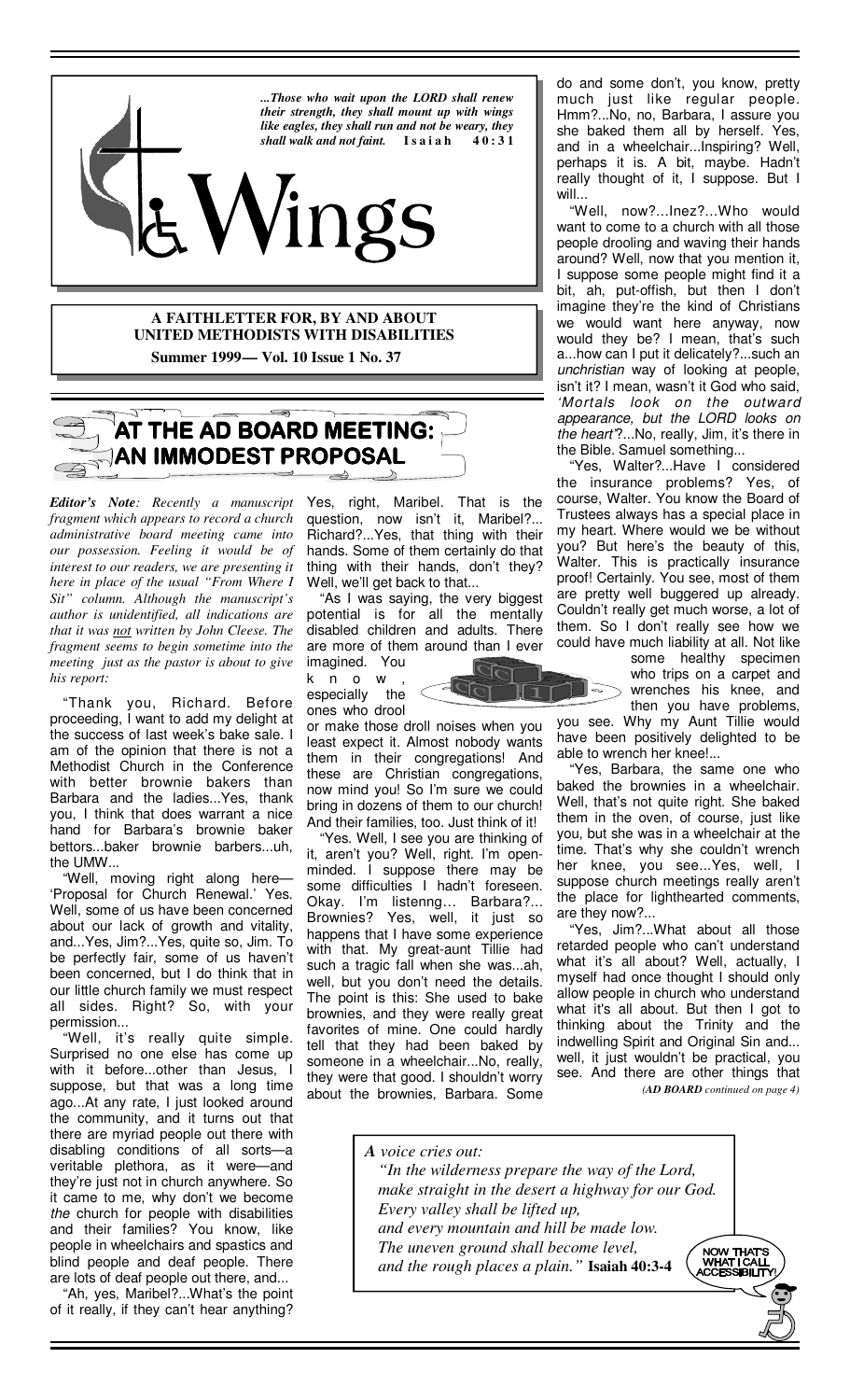

## **GINNY THORNBURGH: SPREADING THE GOSPEL OF 'RELIGIOUS INCLUSION' By Teresa Watanabe**

Court...extended educational services for children with disabilities, the "religious inclusion" movement to expand access to congregational life is mushrooming across the land...

[T]he National Organization on

 $commit 2,000$ congregations by the year 2000 to tackle both physical and attitudinal barriers that prevent a full welcome to those with disabilities. The p h y s i c a l accommodations can range from ramps to large-print prayer books, but activists say accommodations of the heart are far more important.

 "Of all the barriers, the greatest ones are those of attitude that limit who we are and what we can do," said Ginny Thornburgh, director of the organization's religion and disability program. "We need to realize that those of us with disabilities have gifts and talents to share with our congregations."

 Thornburgh's stepson, Peter, was 4 months old when he suffered a severe brain injury in an auto accident that

ust as the U.S. Supreme killed his mother. Thornburgh became Peter's stepmother when he was 3, upon marrying former U.S. Attorney General Dick Thornburgh in 1963. She plunged into activism when she realized that others viewed the boy as an invisible child.

Disability has kicked off a campaign to after she bore a son and was That reality was hammered home

#### **Accessible Congregations 2000 Campaign**

To become a part of the Accessible Congregations 2000 Campaign, a faith group commits to the following principles:

• In our congregation, people with disabilities are valued as individuals, having been created in the image of God;

•Our congregation is endeavoring to remove barriers of architecture, communications and attitudes that exclude people with disabilities from full and active participation; and

•People, with and without disabilities, are encouraged to practice their faith and use their gifts in worship, service, study and leadership.

For a packet containing an application and further information on the program, contact: Accessible Congregations Campaign, National Organization on Disability, 910-16th St. NW, Suite 600, Washington DC 20006, Voice Telephone [202] 293-5960, TDD [202] 293-5968, Fax [202] 293-7999, E-mail religion@nod.org.

> immediately called by her church in Pittsburgh welcoming him to its nursery. Suddenly, she realized: No one had ever invited Peter to church. He did not, in their minds, exist.

 "No one had ever mentioned Peter or his right to a full life of faith," Thornburgh said. "There are these defining moments in life, and that was it for me. The social justice surge goes through you like electricity, and and it just changes you."

 A non-official, non-profit quarterly newsletter published for, by and about United Methodist adults with disabling conditions INgs **Wings Website Founder/Editor**  www.satcom.net/mariposa/find\_wings.html **Computer Layout/Graphic Design**  Jo D'Archangelis

**Wings Needs The Following From You**  Ideas and suggestions for articles Original stories, poetry, cartoons Personal essays and anecdotes

- Appropriate items from another source The name and address of someone dying to be on our mailing list
- A change-of-address notice if you move and want to continue receiving *Wings*

**Send All Correspondence To**  Jo D'Archangelis, Editor, Wings

**Editor's Mailing Address**  592 West Ammunition Road, Apt. 1 Fallbrook, CA 92028-3191

**Editor's Telephone/Fax**  [760] 723-2668 (please call before faxing)

**Editor's E-Mail Address** JODARLIS@aol.com



 **Pssst! Wanna Be An Angel?** 

 We need your financial support to  $\iiint_{\text{t}}$  continue publication and to expand<br>the readership of *Wings* nationwide If you readership of *Wings* nationwide. If you think *Wings* is worth it, please make a check or money order payable to the "Fallbrook United Methodist Church" (or "FUMC") and mark it "Wings Newsletter." Mail it to the church address below.

| <b>Basic Angel</b>           | \$6-\$14      |
|------------------------------|---------------|
| <b>Major Angel</b>           | \$15-\$24     |
| <b>Super Angel</b>           | \$25-\$49     |
| Mega Angel                   | \$50-\$99     |
| <b>Totally Awesome Angel</b> | \$100 Or More |

**Church Address** 

Fallbrook United Methodist Church 1844 Winterhaven Road Fallbrook, CA 92028

**Church Telephone Church Fax**<br>[760] 728-1472 [760] 728-74

*(Donations are tax-deductible to the extent allowed by law.)*

[760] 728-1472 [760] 728-7433

 Today, Thornburgh is active in spreading the gospel of religious inclusion across faith lines. She persuaded Pope John Paul II to convene an international conference on disabilities in 1992. She speaks across the nation and has edited or written three guidebooks on religious inclusion.

 She is also a treasure trove of information on creative ways to embrace all worshipers. In treating people with Tourette's syndrome, a neurological disorder that can make them inappropriately shout out, for

instance, one church installed a stationary bicycle in the back and another passed out origami paper to keep such worshipers calm enough to make it through the service....

 Peter Thornburgh, now 39, is also active. He is a full-time volunteer at a food bank. He makes church visits twice weekly and recently played the role of a shepherd in a

Christmas play. He lives in supervised housing and calls his parents every night....

> **Excerpted from "Ministering To The Whole Flock,"** *Los Angeles Times* **[March 6, 1999]**

## **UNITED METHODIST CHURCH RECOGNIZED AS 'ACCESSIBLE CONGREGATION'**

uring the May 2 worship service at Fallbrook United Methodist Church (Fallbrook, Calif.), the pastor, Dr. Dennis Ginoza, announced that the church had been recognized as an "Accessible Congregation" by the National Organization on Disability (NOD), as part of its Accessible Congregations Campaign.

 To qualify as an "Accessible Congregation" and receive a certificate, the church had earlier submitted an application to NOD committing itself to increased attitudinal, communication, and physical accessibility to and acceptance of persons with disabilities.

A framed certificate from NOD's Religion and Disability Program was accepted on behalf of the entire congregation by Jo D'Archangelis*,*  editor of a newsletter for United Methodists with disabilities.

**Excerpted from** *The Visitor* **newsletter of the Fallbrook UMC [June 1999]**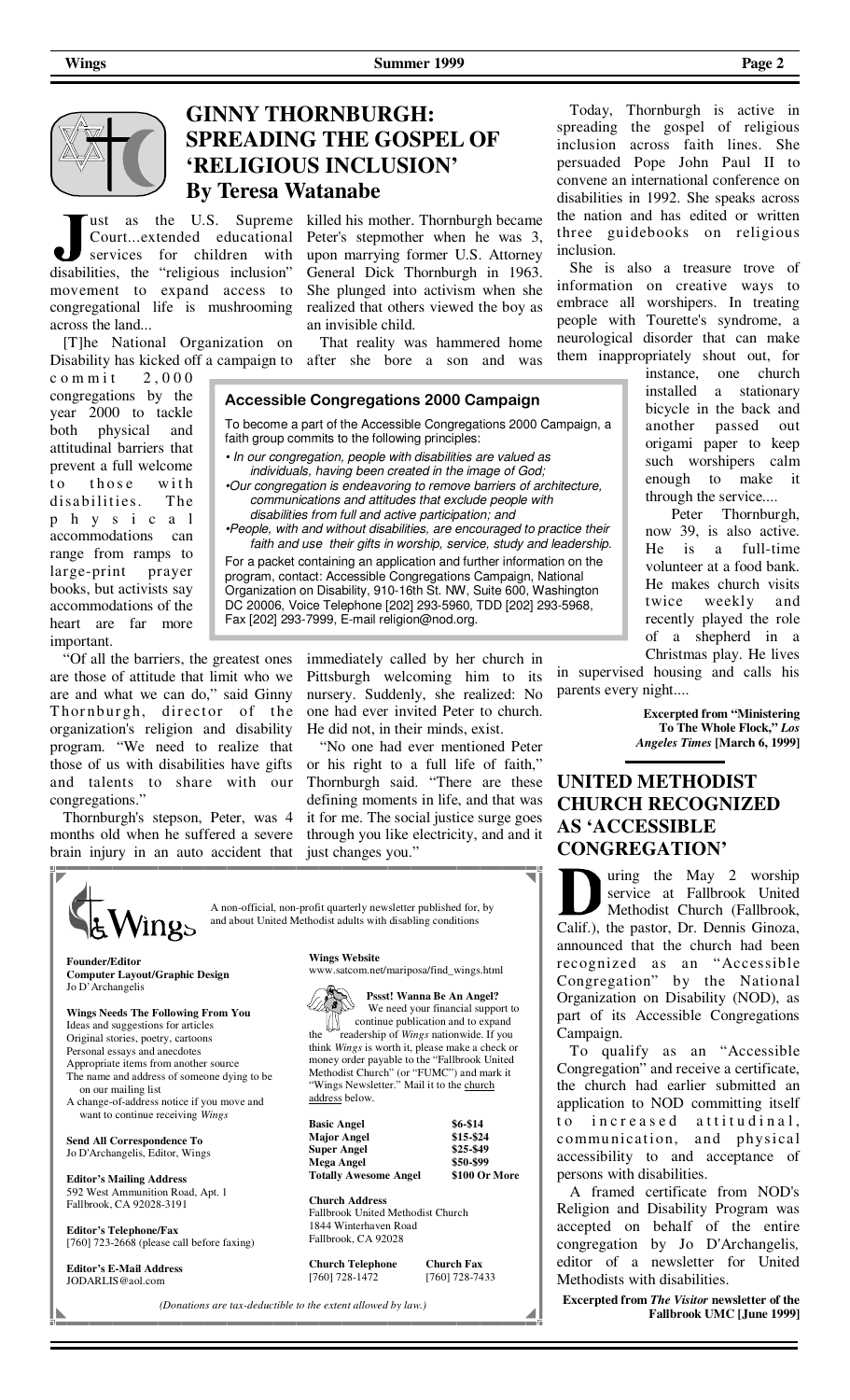## **Earl Miller Spiritual Life Disability Retreat OICES FROM CEDAR GLEN**



*Participants at the 10th annual Earl Miller Spiritual Life Disability Retreat at Camp Cedar Glen (Calif.) discovered their creative gifts this year under the leadership of Dr. James Benedict, a retired cardiologist who at the age of 65 returned to school to earn an undergraduate degree in art. Benedict had the retreaters putting together collages and gathering into groups to write "communal" poetry. He also showed slides of his own artwork and read from his poetry (see below right). The Sunday morning Communion Service, led by the Rev. Thomas Reinhart-Marean, was co-incidentally (?) held on Pentecost Sunday. The creative fire of the Holy Spirit joined with the creative spirits of those worshipping for a memorable experience—and a memorable weekend.*

 *Our special thanks to Dr. Benedict; Pastor Tom; Bill and Gigi Tell; Tom Simmons, retreat dean; Norm and Helen Stockwell, retreat registrars; Zelle Hammond; and Leticia Grosh, Lola Ruvalcaba, Anita Mendez, Santiago Redondo, Martin Robles Madrigal, Manuel and Margaret Nunez Delgado, and Juan Manuel Sepulveda who provided music for the Communion Service.*



## **hen the glory of the LORD shall be revealed, and all people shall see it together.... Isaiah 40:5**

**A**s a "Currently Able-Bodied Person" (my own term as I realize that my condition could change at any moment) I am very aware that I can never fully understand everything that those with disabilities experience. Yet as a pastor I would like to share those things that touch more on our common experiences and needs than on our differences.

 I have had the privilege to lead music at the Earl Miller Spiritual Retreat since 1992. Although I have had to miss a few retreats because of other obligations, I have made the Disability Retreat a priority—not because of what I do for the retreat but because of what the retreat does for me. I always come away with a renewed vision and sense of purpose. My relationship with God is strengthened and my sensitivity to his voice is sharpened. It is a highlight of each year.

 This year was no exception. As I came away, the one thought that struck me most was what we as campers—as people—shared. On Saturday we did an exercise where we wrote poems as a group. Each of us had to add a line to the poem, but we only saw the line written by the person immediately preceding us. The rest was unknown.

 It was fascinating to see how many times the same themes were carried throughout by those in each group. Regardless of our physical differences, there was an obvious similarity of spiritual condition.

 The more I learn about God, the more I realize what I do not know. I do not completely understand the seeming conflict between his grace and power and all of the suffering and problems that I see around me. But I am beginning to get a glimpse of his love for each of us as individual spiritual beings. Our need for this love is I

believe the most universal of all human needs. Our acceptance and experience of that love as demonstrated through his Son makes us one in him and gives us the strength and courage to handle the circumstances of life.

 We have a new family in our church. All three of the children in this family have serious disabilities. Joshua, the youngest, has Tourette's Syndrome. Sarah was born with Fetal Alcohol Syndrome and operates at a much lower level mentally than her chronological fourteen years. Daniel, the oldest, has severe cerebral palsy and needs 24/7 care. Although Daniel cannot speak, the light in his eyes when our church begins to sing and worship communicates volumes. It is this spiritual part of us that brings us together and unites us through our Lord, Jesus Christ.

**— William Tell —** 

**he creation itself will be set free from its bondage to decay and will obtain the freedom of the glory of the children of God. Romans 8:21** 

> **Tell is a full-time high school teacher and the pastor of the New Wine Christian Fellowship in Crestline, Calif.**

**I** attend the Earl Miller Spiritual Life Retreat for people with disabilities at Camp Cedar Glen each year. Love is rampant! Everyone seems to feel it even the two dogs that were present this year.

 Shadow, a huge black Labrador, wore a sturdy harness and pulled his one-legged human, Santiago, in his wheelchair. He stood by or lay near his human at all times. He never made a sound and was ever alert to his human's movements and needs at all times. He was a "one-man" dog and ignored everybody else.

 General Mills, a big and blonde Labrador, wanted to show his love for everybody there. He was a "seeing eye" dog and took his occupation seriously when his human, Abby, put his harness on him or needed him for guidance. He loved being taken for walks in the beautiful cedar surroundings.

 When we were in meetings, each dog lay quietly on the floor at his human's feet, or wheels. When we sang, they seemed to enjoy every note. When we prayed, Shadow lay with his front paws crossed.

 They were so wonderfully obedient and useful to their humans, and we all became quite fond of them.

We ended our last session with a

*(CEDAR GLEN continued on page 4)* 

| A SONNET SIXTY FIVE                                                                                                                                                                                                                                                                                                                                                                                                                                                                                                                                                                   |
|---------------------------------------------------------------------------------------------------------------------------------------------------------------------------------------------------------------------------------------------------------------------------------------------------------------------------------------------------------------------------------------------------------------------------------------------------------------------------------------------------------------------------------------------------------------------------------------|
| When I was young, I went to many schools,<br>my teachers were all so old.<br>They filled the brains of other fools<br>and poured gold into my own mind mold.<br>They gave me wisdom, good advice,<br>guided me how to search and grope.<br>Parents taught me to be polite and nice,<br>read, learn and always have hope.<br>Now I'm old and go to school again,<br>my teachers are now so young.<br>They stretch ideas to fit my rigid pen,<br>make new songs which I've never sung.<br>Young professors force me to forget my past,<br>look to the future for as long as I can last. |
| James S. Benedict, M.D.                                                                                                                                                                                                                                                                                                                                                                                                                                                                                                                                                               |
| Re-printed by permission, copyright ©1998 by James<br><b>Benedict, from The Phoebe's Nest: An Illustrated</b><br><b>Collection of Poems and Short Stories [JB Press: 1998]</b>                                                                                                                                                                                                                                                                                                                                                                                                        |
|                                                                                                                                                                                                                                                                                                                                                                                                                                                                                                                                                                                       |